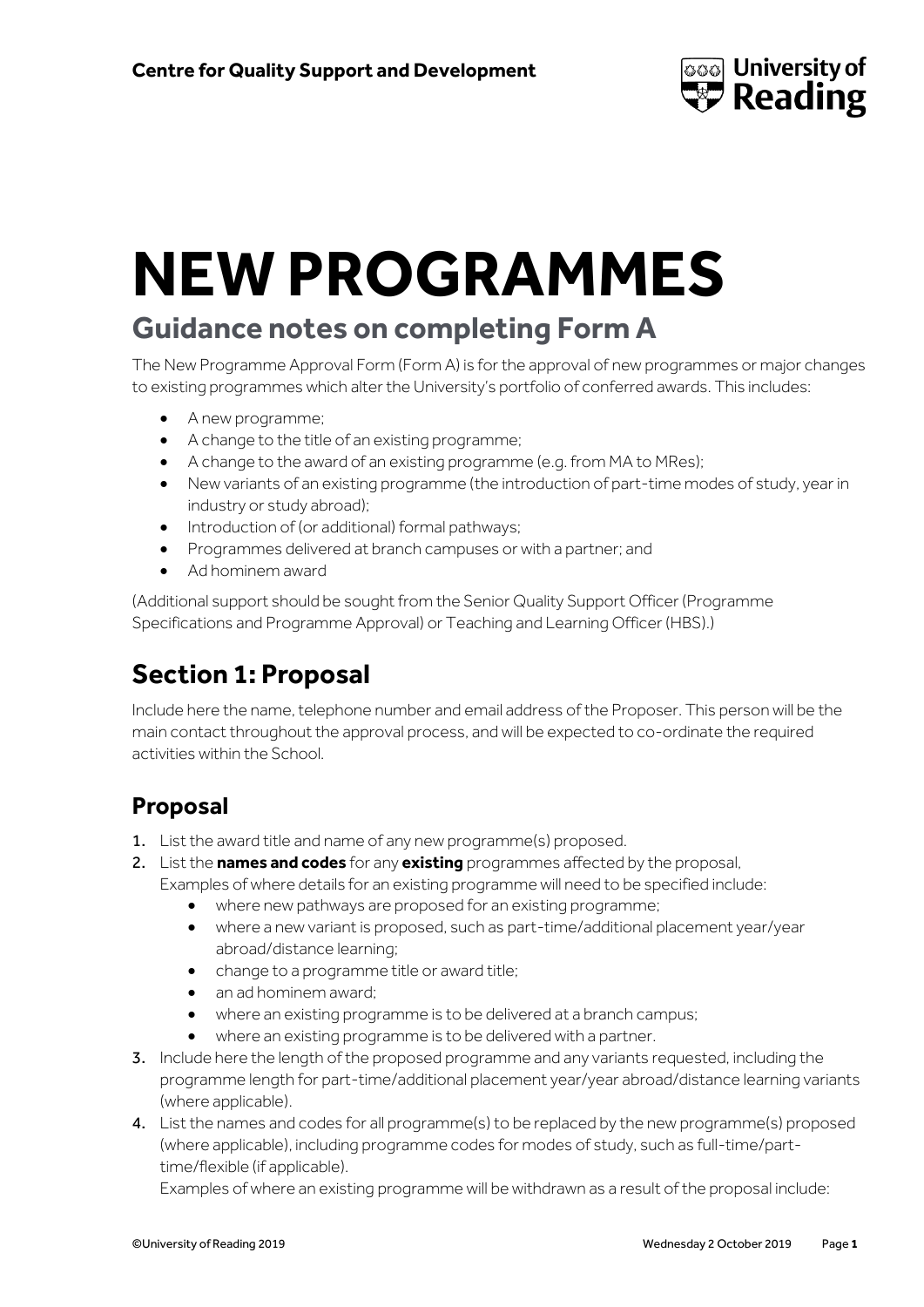#### **Form A Guidance**

- where a number of existing programmes are to be amalgamated into one programme;
- where existing programmes are to be replaced by a single programme with pathways;
- change to a programme title or award title.
- 5. Name of Sponsoring School and Board of Studies. Include here the School and Department owning the programme proposed and the Board of Studies it will come under.
- 6. List the other Schools which will contribute to the programme. Examples of contribution from other Schools include:
	- compulsory or optional modules;
	- joint programmes
- 7. Where the programme will be offered in UoRM, please include the name and contact details of the key contact in UoRM.

Please contact CQSD/HBS Faculty Office for advice.

- 8. Name of Partner Institution (if applicable) Contact CQSD (Partnerships)
- 9. Name and contact details of key person within the Partner Institution Contact CQSD (Partnerships)
- 10. Specify the proposed date of implementation and any existing cohorts affected. Include information on additional intakes (e.g. January intake).
- 11. Specify the entry tariff bands for use by Admissions, including IELTS requirements.
- 12. Indicate, by checking the appropriate boxes, the modes of study included in the proposal.
- 13. Proposed fee level, including International fee level. Please indicate which international band level fee, if applicable, the fee information can be found  [www.reading.ac.uk/internal/feetables/ftb-home.aspx](http://www.reading.ac.uk/internal/feetables/ftb-home.aspx) (If a non-standard fee is proposed, please include/attach rationale, with reference to competitor fee levels, in the Business Case). **Include information relevant to all modes of study.**

#### **[www.reading.ac.uk/feetables](http://www.reading.ac.uk/feetables)**

- 14. A new subject coding system the Higher Education Classification of Subject (HECoS) has been developed to replace the old JACS subject coding system. All new programmes need to have HECoS codes allocated to them. A programme may have up to five codes allocated, representing the content of the programme. Further guidance is provided at [www.reading.ac.uk/web/files/qualitysupport/HECoS-coding-guidance-for-schools.pdf,](http://www.reading.ac.uk/web/files/qualitysupport/HECoS-coding-guidance-for-schools.pdf) and the list of codes can be found a[t www.reading.ac.uk/web/files/qualitysupport/HECoS-codes.xlsx.](http://www.reading.ac.uk/web/files/qualitysupport/HECoS-codes.xlsx)
- 15. Please include details of accreditation requirements and information on the Accrediting Body (if applicable)

Please indicate whether a PGT Distance Learning proposal is full-time/part-time/flexible

- 16. Include in the summary:
	- An overview of the proposal; and
	- Rationale behind the proposal.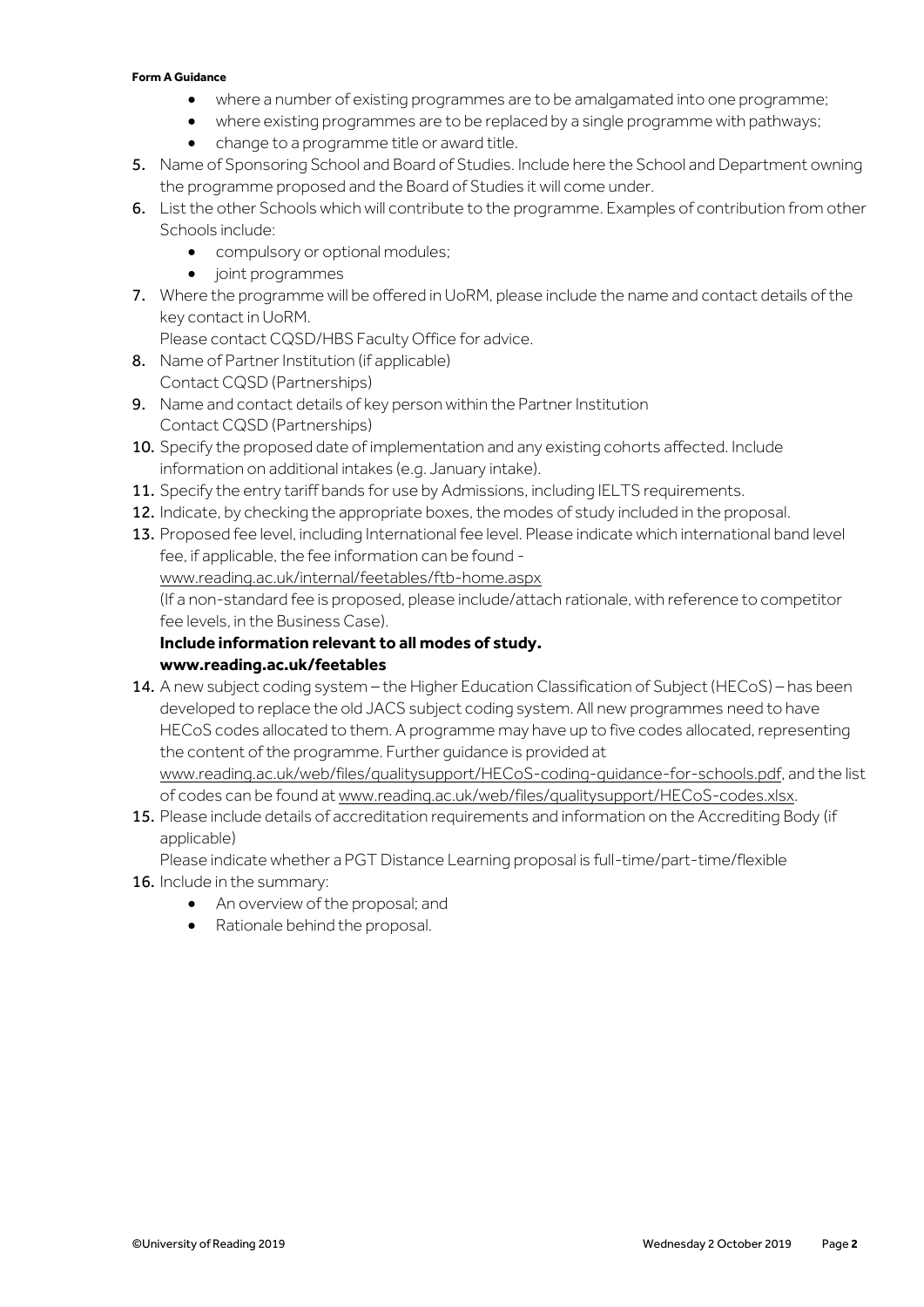## **Form A Guidance Section 2: School-level approval**

School support for the proposal shall be indicated by gaining the comments and signatures of the following:

- **•** School Director for Teaching and Learning (on behalf of the School Board for Teaching and Learning) of the 'owning' School;
- School Director for Teaching and Learning (on behalf of the School Board for Teaching and Learning) of any contributing Schools;
- Head of School; and,
- The Teaching and Learning Dean with responsibility for the owning School

## **University Approval Submission**

- 17. Please indicate whether the programme(s) proposed are to be offered directly through Admissions. Programmes not offered through Admissions will be set up as **Internal Transfer only**. Examples of Internal Transfer only requests include:
	- Ad hominem awards;
	- Pathways within existing programmes;
	- Additional modes of study, such as part-time; and,
	- Placement/study abroad variants.

# **Section 3: Approval for a new programme offered through admissions**

## **Documents/Reports to be submitted by the proposer**

18. New programme specifications for all proposed programmes will need to be submitted. The template for programmes specifications can be found here:

UG[: www.reading.ac.uk/web/FILES/qualitysupport/ugprogspectemplate.docx](http://www.reading.ac.uk/web/FILES/qualitysupport/ugprogspectemplate.docx)

PGT[: www.reading.ac.uk/web/FILES/qualitysupport/pgprogspectemplate.docx](http://www.reading.ac.uk/web/FILES/qualitysupport/pgprogspectemplate.docx)

Include compulsory modules and the structure of the programme, such as constrained option rules and available credits that can be taken from University-wide modules.

- 19. Information to be included in the Further Programme Information (if known), such as:
	- Programme director;
	- Additional information on optional modules.
- 20. Where new modules are proposed, please include the module descriptions, including codes. The template for module descriptions can be found here:

UG[: www.reading.ac.uk/web/FILES/qualitysupport/ugmoddescriptiontemplate.docx](http://www.reading.ac.uk/web/FILES/qualitysupport/ugmoddescriptiontemplate.docx) PGT[: www.reading.ac.uk/web/FILES/qualitysupport/pgmoddescriptiontemplate.docx](http://www.reading.ac.uk/web/FILES/qualitysupport/pgmoddescriptiontemplate.docx) Please note that compulsory module codes and titles must be provided for all Parts (UG programmes).

21. The template for the Business Case can be found here: [www.reading.ac.uk/web/FILES/qualitysupport/annex6businessproposal.pdf](http://www.reading.ac.uk/web/FILES/qualitysupport/annex6businessproposal.pdf) As an indication only (please confirm with CQSD/HBS):

- A Business Case **and** full financial details will need to be provided for the following (please confirm with CQSD):
	- i. a new programme, with a new structure and modules;
	- ii. a new programme comprising an amalgamation of existing modules, including new joint programmes;
	- iii. where an existing programme is to be delivered with a partner.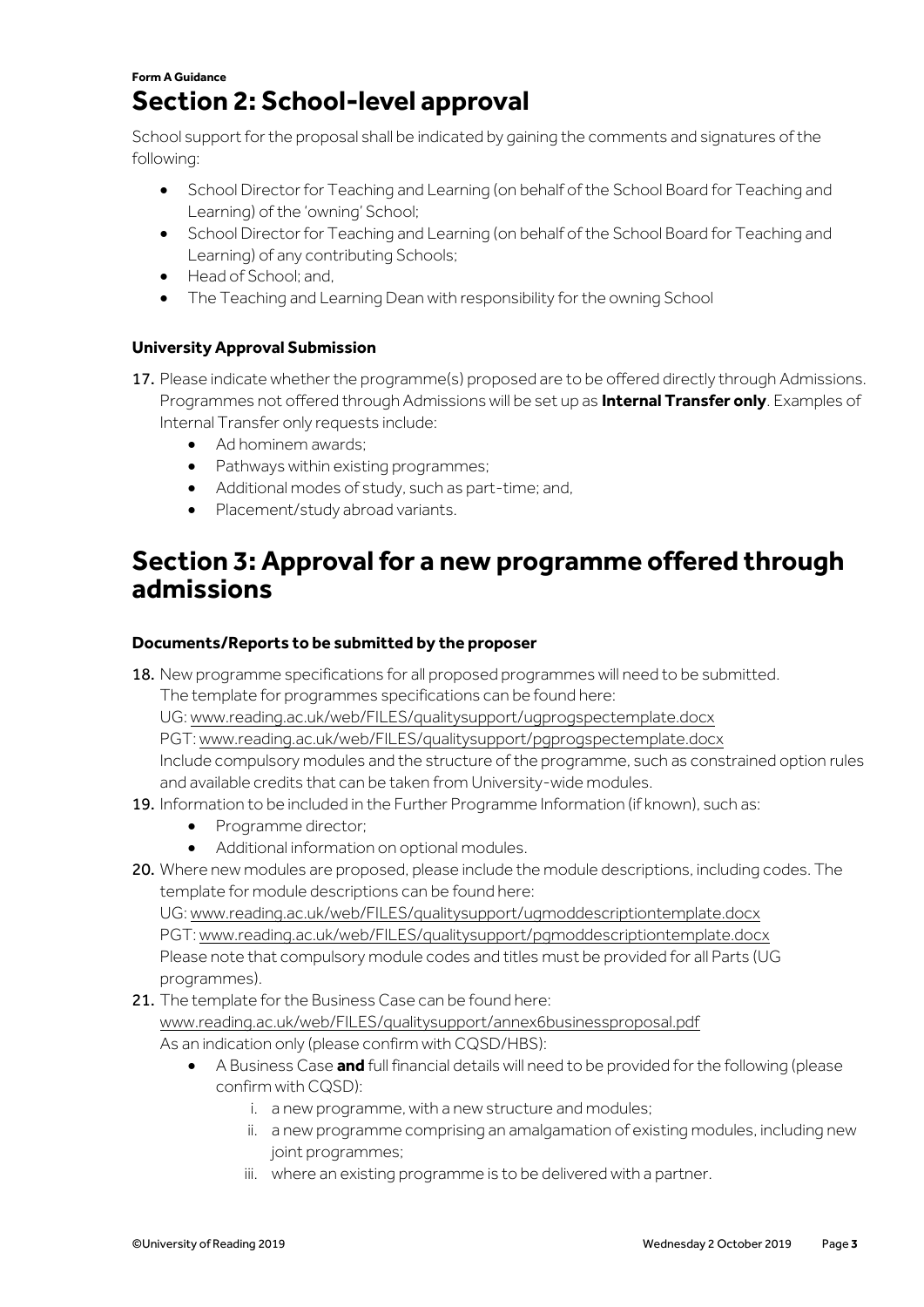#### **Form A Guidance**

- 22. Contact the Senior Quality Support Officer (Partnerships) for advice on the documentation required.
- 23. Admissions report required for the following (indication only):
	- a new programme, with a new structure and modules;
	- a new programme comprising an amalgamation of existing modules, including new joint programmes;
	- a pathway(s) to be included in the programme title;
	- a new variant, such as part-time/additional placement year/year abroad/distance learning;
	- change to a programme title or award title;
	- where an existing programme is to be delivered with a partner.

The template for the Admissions Report is available from the Senior Quality Support Officer (Programme Specifications and Programme Approval) or Teaching and Learning Officer, HBS. The Admissions report will be completed by the relevant **Senior Admissions Manager**

- 24. Marketing report (including a report from RIO, where applicable) required for the following (indication only):
	- a new programme, with a new structure and modules;
	- a new programme comprising an amalgamation of existing modules, including new joint programmes;
	- a pathway(s) to be included in the programme title;
	- a new variant, such as part-time/additional placement year/year abroad/distance learning;
	- change to a programme title or award title;
	- where an existing programme is to be delivered with a partner.

The template for the Marketing Report is available from the Senior Quality Support Officer (Programme Specifications and Programme Approval) or Teaching and Learning Officer, HBS. The Marketing report will be completed by your School's **Marketing Business Partner**

25. Finance report required for the following (indication only):

- a new programme, with a new structure and modules;
- a new programme comprising an amalgamation of existing modules, including new joint programmes;

The template for the Finance Report is available from the Senior Quality Support Officer (Programme Specifications and Programme Approval) or Teaching and Learning Officer, HBS. The Finance report will be completed by your School's **Finance Business Partner or** 

## **Management Accountant**

- 26. Careers report required for the following (indication only):
	- a new programme, with a new structure and modules;
	- a new programme comprising an amalgamation of existing modules, including new joint programmes;
	- a new variant, such as an additional placement year.

The template for the Careers Report is available from the Senior Quality Support Officer (Programme Specifications and Programme Approval) or Teaching and Learning Officer, HBS.

27. Where a proposal will impact on library resource, please include a Library report:

- where there will be a significant increase in student numbers;
- a move into a completely new subject area;
- $\bullet$  delivery to students based overseas;
- distance learning (please also consult the TEL team);
- branch campus;
- partnership involvement;

The template for the Library report is available from the Senior Quality Support Officer (Programme Specifications and Programme Approval) or Teaching and Learning Officer, HBS. The report will be completed by the relevant **Liaison Librarian.**

## **[www.reading.ac.uk/library/liaison/](http://www.reading.ac.uk/library/liaison/)** )

28. The Technology Enhanced Learning report is required for the following (indication only):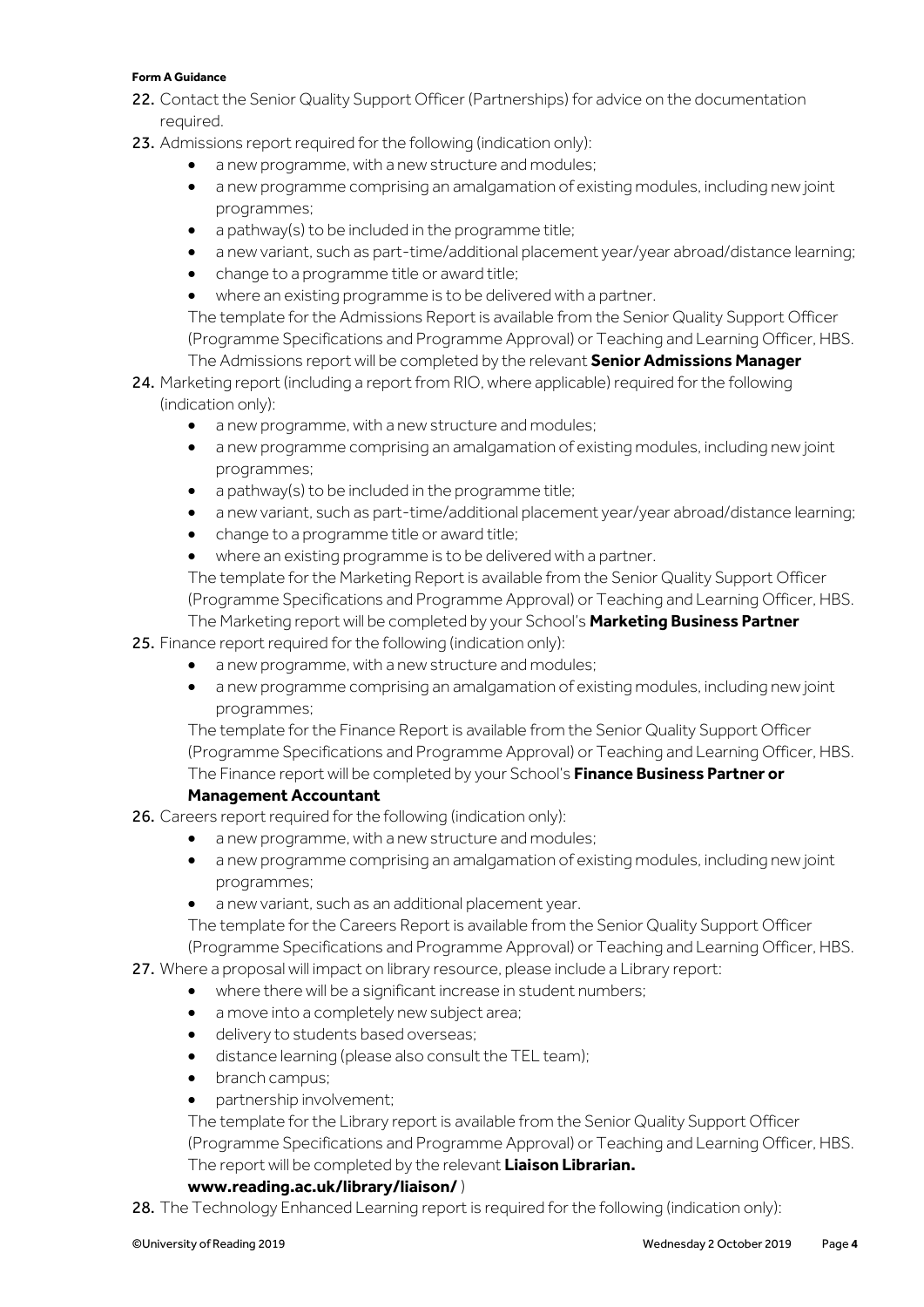#### **Form A Guidance**

- Distance and blended learning activities
- Activities with a partner institution

The template for the TEL report is available from the Senior Quality Support Officer (Programme Specifications and Programme Approval) or Teaching and Learning Officer, HBS. The report will be completed by the **Head of TEL or a Senior TEL Advisor**.

29. The IT report is required for activities where additional software or IT resources are required (e.g. scientific modelling software).

The template for the IT report is available from the Senior Quality Support Officer (Programme Specifications and Programme Approval) or Teaching and Learning Officer, HBS. The report will be completed by the School's **IT Business Partner**.

30. The Timetabling and Room booking report is required for activities where there will be additional impacts on spaces allocated for Teaching and Learning (e.g. where new modules are being delivered, where there is an expected increase in student numbers, or where there may be timetabling clashes owing to the new offering.

The template for the Timetabling and Room Booking report is available from the Senior Quality Support Officer (Programme Specifications and Programme Approval) or Teaching and Learning Officer, HBS.

The report will be completed by the **Head of Timetabling and Room Booking**.

31. Where a proposal includes a study abroad term or year, please confirm that the Study Abroad team have been consulted.

The report will be completed by the **Erasmus and Study Abroad Manager**.

32. Please list any additional supporting documents, such as External Examiner feedback or other items indicated by the TLD/CQSD.

# **Section 4: Approval for a new programme – internal transfer only**

## **Documents/Reports to be submitted by the proposer**

- 33. For internal transfer only proposals, please include the 'parent' programme specification, amended to include rules relating to the proposal. For example:
	- for a placement variant, include the additional modules and any progression requirements;
	- for pathway proposals, include information on the requirements to be met in order for students to transfer onto the pathway prior to award;
	- for part-time variants, the part-time requirements must be specified within the full-time specification.

Note: a programme specification with the modules studied by the individual student will need to be included for ad hominem requests.

- 34. Attach module descriptions associated with the proposed change.
- 35. Where an internal transfer only programme is used in promotion materials, including the prospectus and Open/Visit Days, a Marketing report will need to be submitted. The template for the Marketing Report is available from the Senior Quality Support Officer (Programme Specifications and Programme Approval) or Teaching and Learning Officer, HBS. The Marketing report will be completed by your School's **Marketing Business Partner.**
- 36. Where a proposal includes a study abroad term or year, please confirm that the Study Abroad team have been consulted. Contact: Erasmus and Study Abroad Manager.
- 37. Please list additional any additional supporting documents, such as External Examiner feedback, TEL team report or other items indicated by the TLD/CQSD.